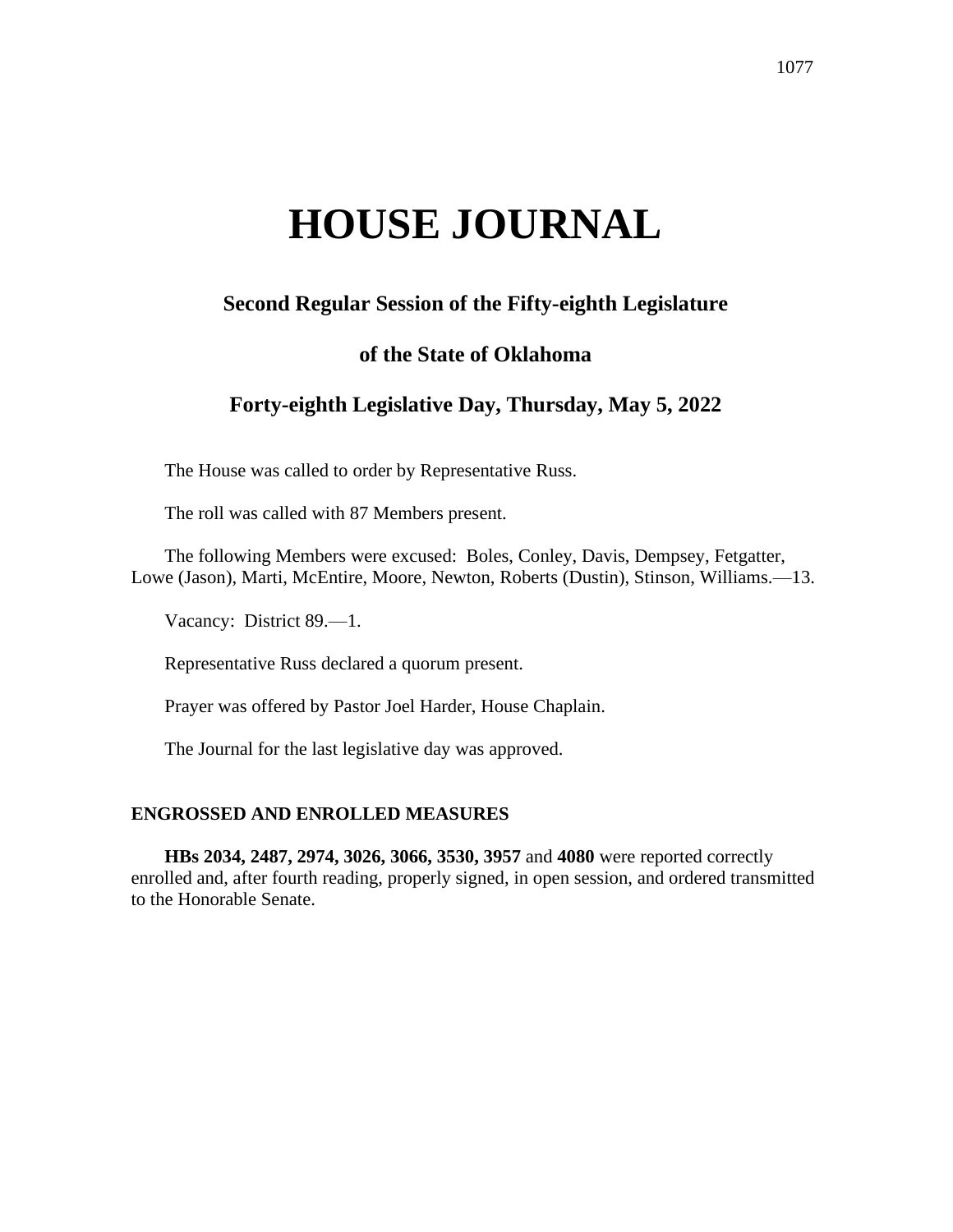#### **RESOLUTION FOR CONSIDERATION**

**HR 1066** was called up for consideration.

Upon unanimous consent request of Representative Ford, all Members of the House were added as coauthors.

Upon motion of Representative Ford, **HR 1066** was considered and adopted.

**HR 1066** was referred for enrollment.

## **PENDING CONSIDERATION OF SAs**

**SAs** to **HB 3415** were rejected and conference requested upon motion of Representative Lowe (Dick). The Speaker named the Conference Committee on Government Modernization and Efficiency.

### **PENDING CONSIDERATION OF SAs**

**SAs** to **HB 4413** were rejected and conference requested upon motion of Representative Lowe (Dick). The Speaker named the Conference Committee on Utilities.

#### **PENDING CONSIDERATION OF SAs**

**SAs** to **HB 2627** were rejected and conference requested upon motion of Representative Patzkowsky. The Speaker named the Conference Committee on Rules.

### **PENDING CONSIDERATION OF SAs**

**SAs** to **HB 3884** were rejected and conference requested upon motion of Representative Osburn. The Speaker named the Conference Committee on Rules.

## **PENDING CONSIDERATION OF SAs**

**SAs** to **HB 3929** were rejected and conference requested upon motion of Representative Osburn. The Speaker named the Conference Committee on Rules.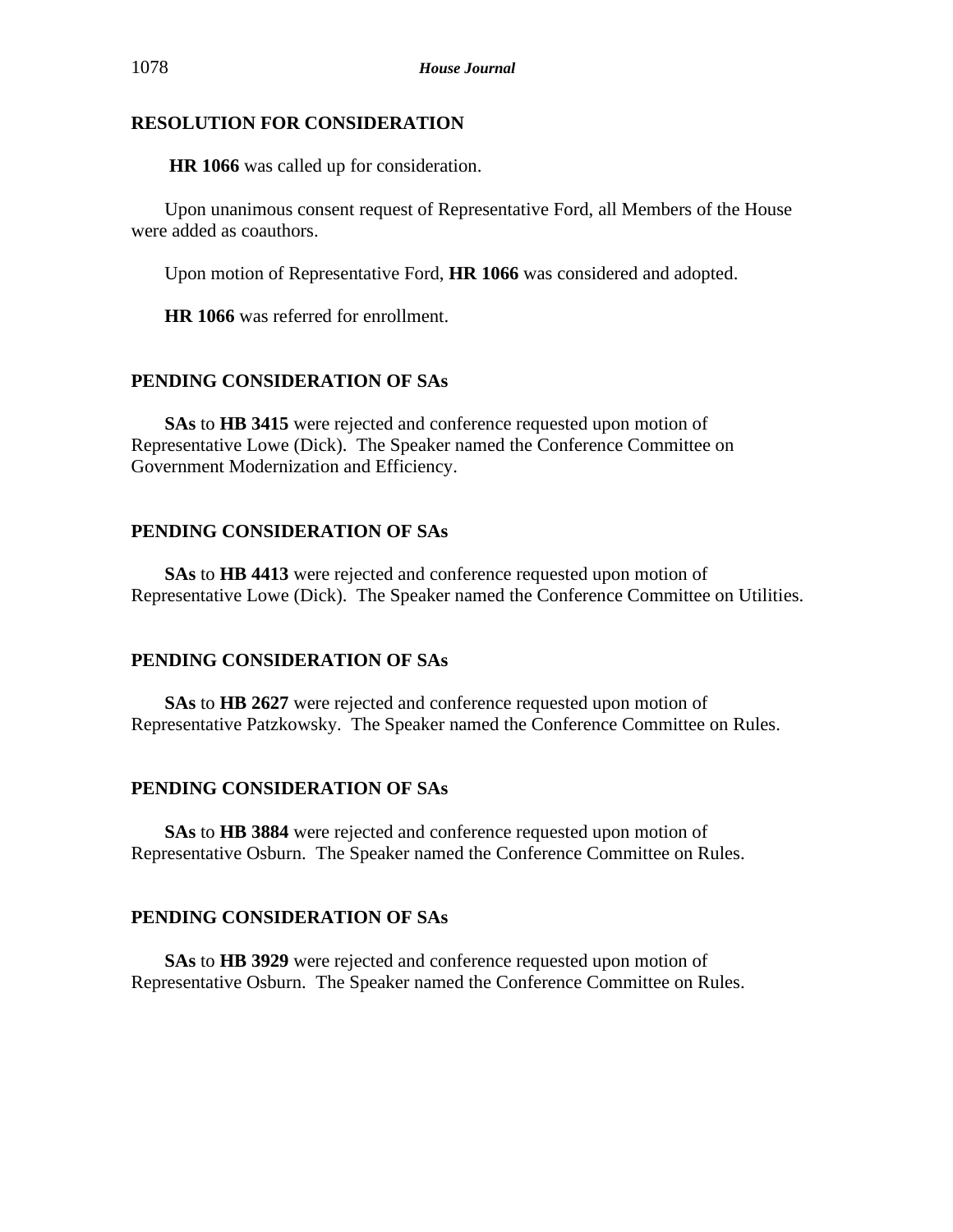#### **MESSAGES FROM THE SENATE**

Announcing the concurrence of Senate in **HAs** to **SBs 1367** and **1543** and the passage of said measures, as amended thereby.

#### **Conference granted, naming conferees**

Advising conference granted on **HBs** and the Senate naming conferees as follows:

**HB 1123 -** Leewright, Coleman, Garvin, Paxton, Pugh, Young, Brooks **HB 2046 -** Simpson, Paxton, Rader, Howard, Bullard, Floyd, Dossett (J.J.) **HB 2239 -** Daniels, Howard, Jech, Weaver, Paxton, Floyd, Brooks **HB 3056 -** Paxton, Jech, Bullard, Coleman, Allen, Boren, Kirt

Advising conference granted on **HB** and naming GCCA as Senate conferees as follows:

#### **HB 1768**

#### **Conference requested**

Advising rejection of **HAs** to **SBs** and requesting conference thereon, the Senate naming conferees later: **SBs 856, 1318, 1337, 1396, 1436, 1456, 1486** and **1697**.

#### **Returning enrolled measures**

Announcing that Enrolled **HBs 2034, 2487, 2974, 3026, 3066, 3530, 3957** and **4080** have been read at length for the fourth time and signed by the Presiding Officer of Senate, in open session.

The above measures were ordered transmitted to the Honorable Governor.

#### **SECOND READING**

The following were read for the second time and referred to committee:

**HJR 1065** − Administrative Rules **HJR 1066** − Administrative Rules **HJR 1067** − Administrative Rules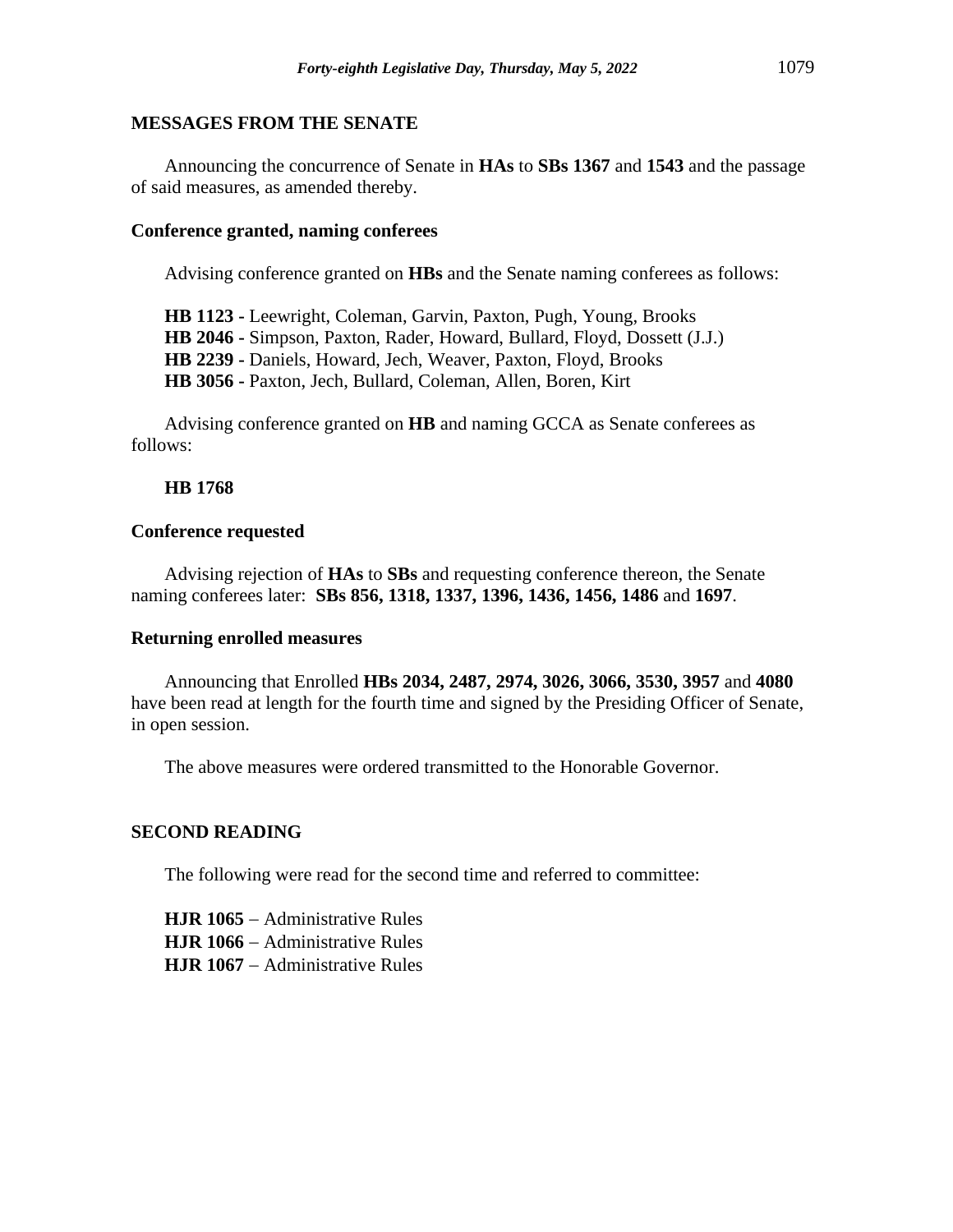## **MESSAGES FROM THE SENATE**

Advising naming Senate Conferees as follows:

**SB 217 -** Howard, Daniels, Bullard, Leewright, Paxton, Floyd, Brooks **SB 615 -** Bullard, Pugh, Pemberton, Stanley, Dugger, Dossett (J.J.), Dossett (J.A.) **SB 856 -** Weaver, Dugger, Hall, Stephens, Haste, Floyd, Young **SB 925 -** Bergstrom, Paxton, Weaver, Jech, Rader, Pugh, Brooks **SB 1318 -** Jech, Howard, Jett, Simpson, Thompson, Kirt **SB 1337 -** McCortney, Rosino, Haste, Garvin, Montgomery, Hicks, Dossett (J.A.) **SB 1396** - McCortney, Rosino, Haste, Garvin, Montgomery, Hicks, Dossett (J.A.) **SB 1436 -** Garvin, Rosino, Haste, Pugh, Standridge, Young, Hicks **SB 1456 -** Jech, Paxton, Weaver, Bergstrom, Dahm, Brooks **SB 1612 -** David, Weaver, McCortney, Standridge, Dahm, Dossett (J.J.) **SB 1697 -** Jech, Leewright, Taylor, Paxton, Rosino, Dossett (J.J.) **SB 1733 -** Treat, Daniels, Howard, Jech, Leewright, Floyd, Brooks **SB 1737** - Stephens, Paxton, Leewright, Taylor, Rosino, Dossett (J.J.) **SB 1853 -** David, Allen, Taylor, Merrick, Murdock, Quinn, Hicks **SJR 43 -** Treat, Daniels, Howard, Bullard, Leewright, Floyd, Boren

Advising naming of GCCA as Senate Conferees as follows:

**SB 14 SB 192 SB 593 SB 735 SB 1302 SB 1458 SB 1486 SB 1495 SB 1524 SB 1600 SB 1602 SB 1605 SB 1768**

## **Conference granted, naming conferees**

Advising conference granted on **HBs** and the Senate naming conferees as follows:

**HB 2179 -** Garvin, Paxton, Leewright, Taylor, Rosino, Dossett (J.J.) **HB 2627 -** Montgomery, Paxton, Pederson, Taylor, Howard, Floyd, Young **HB 3208 -** Paxton, Leewright, Taylor, Rosino, Dossett (J.J.) **HB 3394 -** Howard, Allen, Taylor, Rader, Standridge, Quinn, Hicks **HB 3415 -** Howard, Daniels, Weaver, Paxton, Leewright, Floyd, Boren **HB 3564 -** Pemberton, Pugh, Dahm, Merrick, Stanley, Taylor, Hicks **HB 3639 -** David, Murdock, Pederson, Kidd, Merrick, Boren, Dossett (J.J.) **HB 3734 -** Rogers, Paxton, Leewright, Taylor, Rosino, Dossett (J.J.)